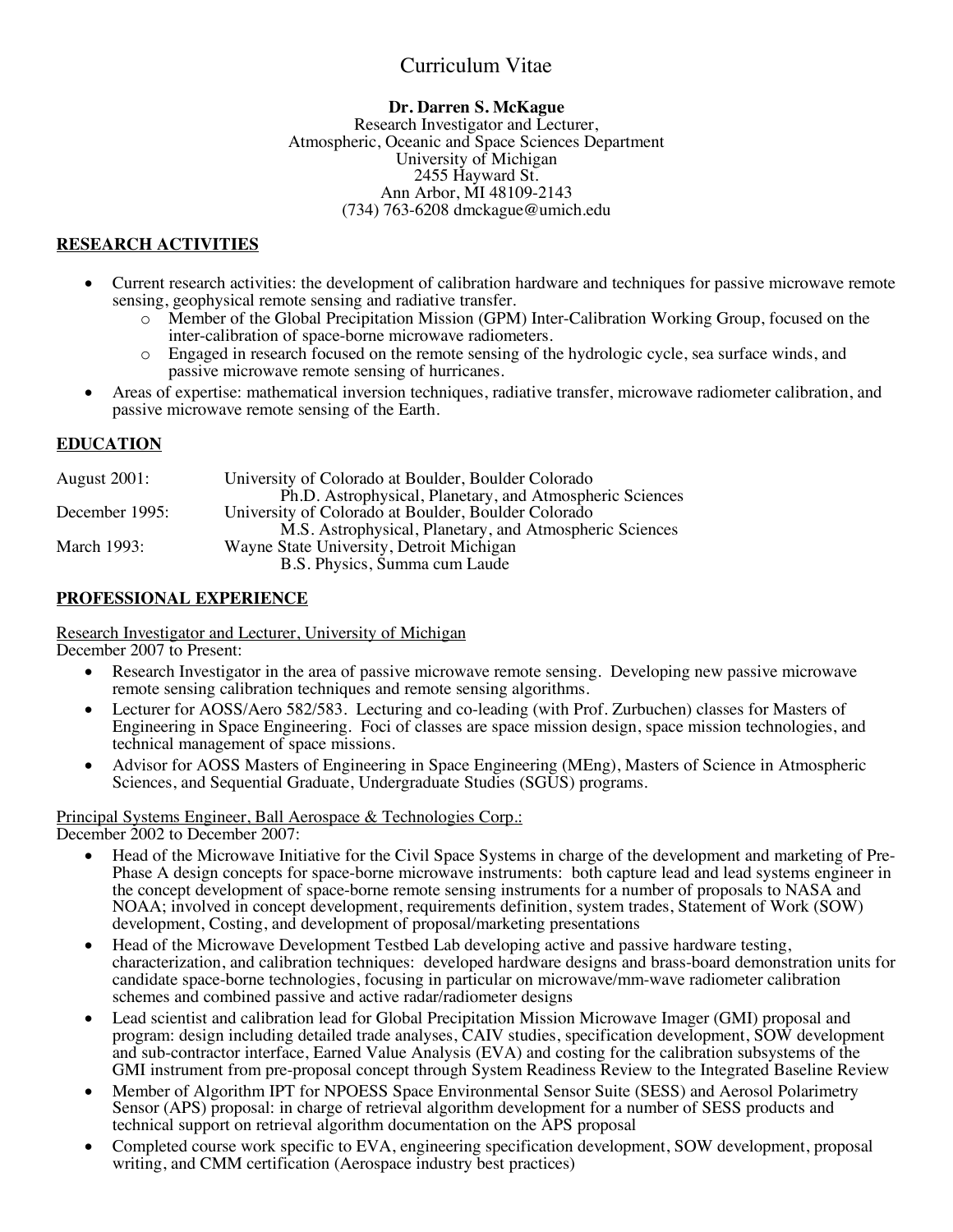Research Scientist, Cooperative Institute for Research in the Atmosphere (CIRA): April 2001 to December 2002:

- Developed new algorithms for the remote sensing of water vapor profiles, clouds, temperature profiles, and surface emissivity in the microwave
- Developed Optimal Estimation algorithm for the real-time retrieval of temperature profiles, water vapor profiles, cloud liquid water, surface temperature and surface emissivity from AMSU data
- Created observational operators and radiative transfer models for the assimilation of microwave observations into numerical weather and climate models
- Developed radiative transfer models for microwave data exploitation

### Research Scientist, STC-METSAT:

October 2001 to December 2002:

General consulting on remote sensing and mathematical inversion techniques

### Systems Engineer, Raytheon:

August 1999 to March 2001:

- Assisted in the design of a new passive microwave sensor (CMIS) including the development of the radiative transfer section of an end-to-end model of the sensor, CAIV analysis, requirement flow-down, and general instrument level trades to Preliminary Design Review level
- Created and validated remote sensing algorithms for the retrieval of atmospheric and surface parameters such as cloud ice water path, precipitation, sea surface wind direction, snow cover/depth

### Graduate Research Assistant, University of Colorado:

March 1997 to August 2001:

- Created a novel cloud and precipitation retrieval algorithm fusing data from visible, infrared, and microwave satellite measurements based on Bayes' Theorem
- Modeled radiative transfer in the visible, infrared, and microwave for clear skies, clouds, and precipitation over a variety of Earth surfaces

May 1994 to March 1997:

- Researched sensitivity of microwave precipitation retrieval to microphysical assumptions
- Analyzed Doppler Radar profiler data and disdrometer data for the retrieval of raindrop size distributions
- Modeled microwave radiative transfer for the simulation of satellite measurements
- Conducted microwave precipitation algorithm intercomparison

Undergraduate Research Assistant, Wayne State University:

September 1992 to July 1993:

• Investigated metallic thin film deposition for the fabrication of metallic crystalline superlattices.

### **TEACHING EXPERIENCE**

Lecturer, AOSS/Aero 582-583

January 2008 to Present:

• Lecturing students in Masters of Engineering in Space Engineering on principles of space mission design and technical management.

Teaching Assistant, University of Colorado: September 1993 to April 1995:

• Taught undergraduate labs in Astronomy and Meteorology; developed lab modules for Meteorology course

Teaching Assistant, Wayne State University:

September 1991 to April 1992:

• Taught undergraduate labs in Physics and Astronomy

#### Various:

- Guest lecturer for remote sensing course at CSU
- Guest lecturer for seminar series at Ball Aerospace & Technologies Corp.

# **PROFESSIONAL MEMBERSHIP**

- Member, Institute of Electrical and Electronics Engineers (IEEE)
- Member, American Geophysical Union (AGU)